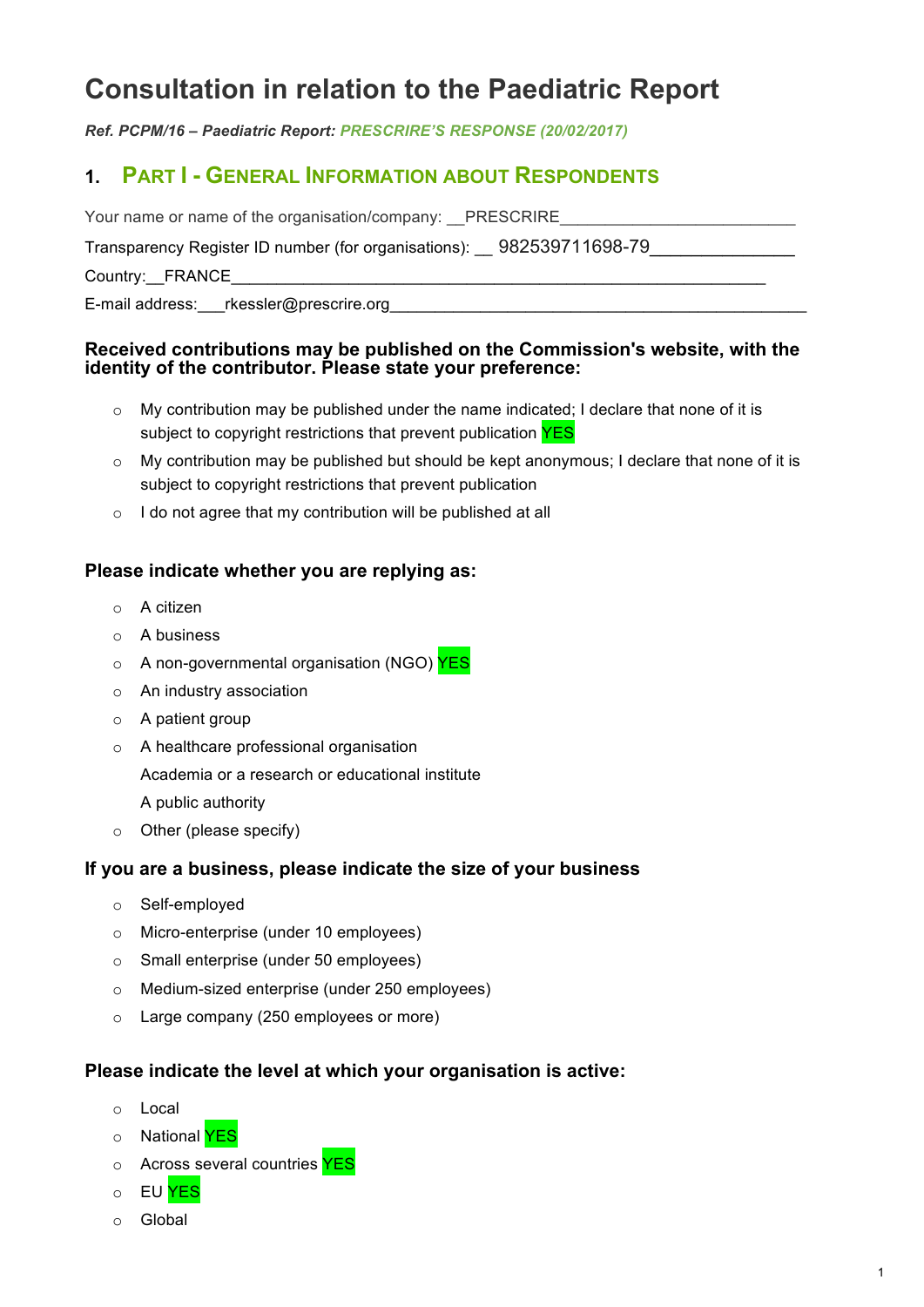# **2. PART II – CONSULTATION ITEMS**

*(You may choose not to reply to every consultation items)*

### **2.1. More medicines for children**

**Consultation item No 1:** Do you agree that specific legislation supporting the development of paediatric medicines is necessary to guarantee evidence-based paediatric medicines?

According to the EMA 10-year Report, the application of the 2006 Paediatric Regulation had a positive impact on the number of paediatric drug developments:

- 1000 paediatric investigation plans (PIPs) agreed
- 99 PIPs completed
- over 230 new medicines authorised for use by children

From the analysis of the international experience (EU, US, Canada, Japan), it appears however that to effectively support the development of paediatric medicines, specific legislation needs to be based not only on incentives but also on obligations.

Notwithstanding an increase in the number of paediatric drug developments due to the provision of considerable financial incentives and rewards, such a rise is not a guarantee for obtaining medicines that truly meet patient needs. The pitfalls of the application of the Paediatric Regulation were outlined in *Prescrire's* response to the consultation in 2012 (1). The case of *losartan* (Cozaar°), an oral suspension for the treatment of hypertension in children, marketed in an inadequate pharmaceutical form and unsuitably packaged, clearly illustrates the problem of a paediatric medicine that does not fully meet paediatric needs while taking advantage of the rewards provided by the Paediatric Regulation (1). *Atorvastatin* (Tahor<sup>°</sup>) and *rosuvastatin* (Crestor<sup>°</sup>), both treatments for hypercholesterolaemia, are examples where limited evaluation was carried out without examining morbidity and mortality in the first case, and without investigating long-term effects in the second case  $(2,3)$ .

It must also be acknowledged that paediatric-use marketing authorisations (PUMAs) were put in place with the main aim of stimulating research on off-patent products to reduce ongoing off-label use in children. Despite the incentives, after 10 years of experience, only 2 PUMAs have been granted (see also section 2.12).

# **2.2. Mirroring paediatric needs**

**Consultation item No 2:** Do you have any comments on the above? To what extent and in which therapeutic areas has the Regulation contributed to the availability of important new treatment options?

Public resources are limited and have to be used efficiently to meet the interests of the general public. Incentives and rewards offered to encourage the development of medicines suitable for children should therefore be restricted to R&D that addresses real or unmet paediatric needs.

According to Article 43 of the Paediatric Regulation, the Paediatric Committee must continuously establish the real therapeutic needs of highest priority for children and ensure that drugs with paediatric indications represent a tangible therapeutic advance. This information is published on the EMA website. Unfortunately, the information on paediatric needs for some therapeutic areas (anaesthesiology, immunology, obstructive lung disease, pain, psychiatry) dates from 2005, 2006 and 2007.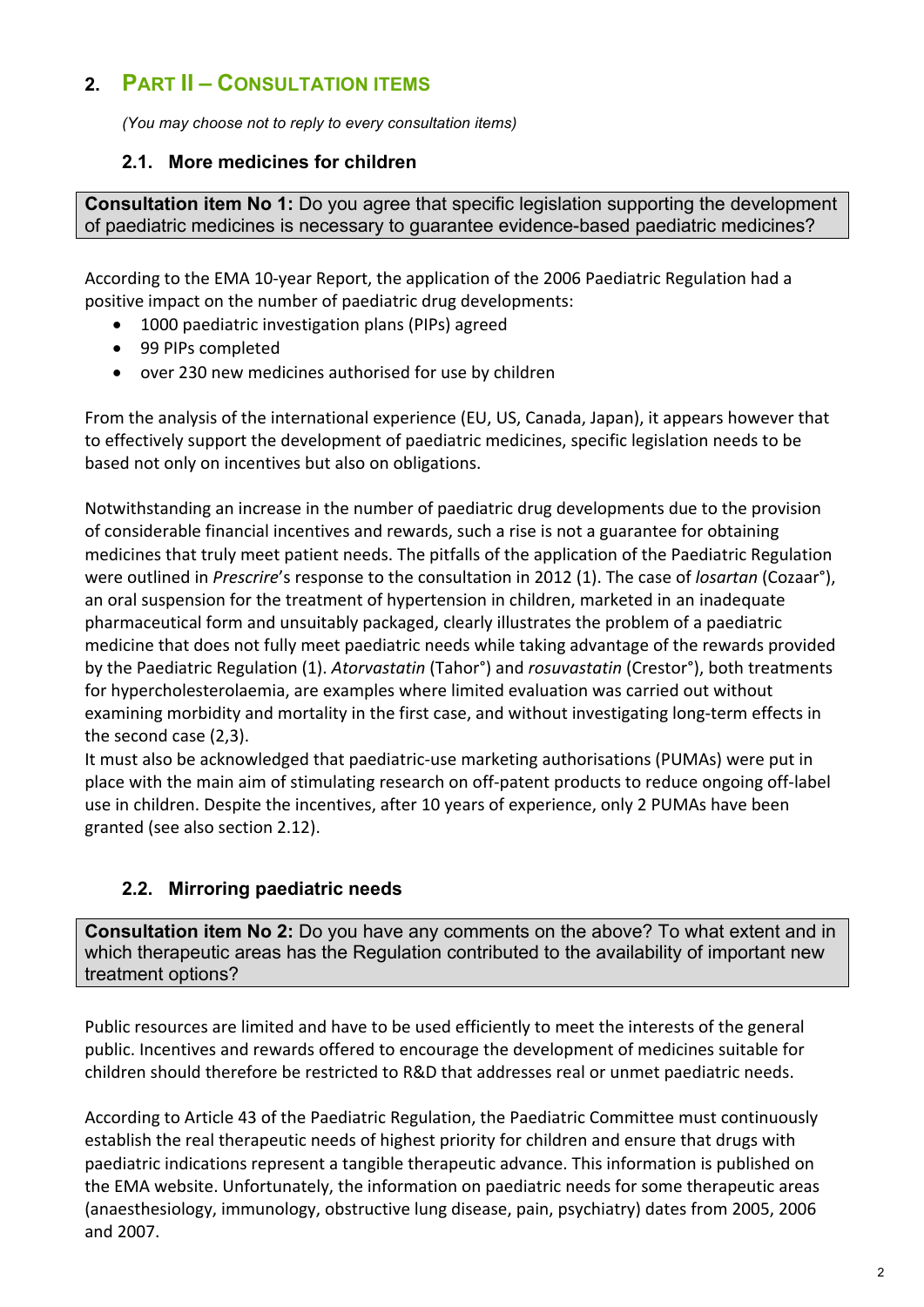It is also crucial to adapt the pharmaceutical form (requiring evaluation of pharmaceutical excipients in children and the ongoing revision of the 2003 European guideline on excipients) and the packaging of paediatric drugs to make them suitable for paediatric use. Particular attention should also be paid to dosing accuracy, adaptation of SmPCs and the package leaflets (for parents and care givers), and the prevention of medication errors and accidental ingestion.

The experience with R&D of new paediatric medicines however raises doubts over whether real therapeutic needs are a fundamental objective for pharmaceutical companies. The problems with *losartan* are already outlined above. In addition, it might be questioned whether there was a real need to develop two other sartans (*valsartan* and *candesartan*) for children once *losartan* had been authorised. Another example of how unmet paediatric needs are not the driving force behind pharmaceutical companies' R&D strategies is that, in France, no ACE inhibitors have been developed in an oral liquid form to treat children. An oral liquid form of the ACE inhibitor *captopril* (Noyada<sup>°</sup>) has been used for many years through a compassionate use programme to treat the paediatric population.

National health agencies also adopt ambiguous practices: in the case of *tramadol* (analgesic) for use in children below the age of 1 year, the agencies on the one hand refused to allow its use for this new patient group (infants under 1 year) and on the other hand considered that the data provided would be useful to healthcare professionals and as such should be reflected in the SmPC (section 5.2 on pharmacokinetics and section 4.2 on posology). This information might be confusing for healthcare professionals.

# **2.3. Availability of paediatric medicines in the EU**

**Consultation item No 3:** In your experience, has the number of new paediatric medicines available in Member States substantially increased? Have existing treatments been replaced by new licensed treatments?

# **2.4. Reasonable costs**

**Consultation item No 4:** Do you have any comments on the costs for pharmaceutical companies to comply with an agreed paediatric investigation plan?

# **2.5. Functioning reward system**

**Consultation item No 5:** Do you agree that the reward system generally functions well and that early, strategic planning will usually ensure that a company receives a reward?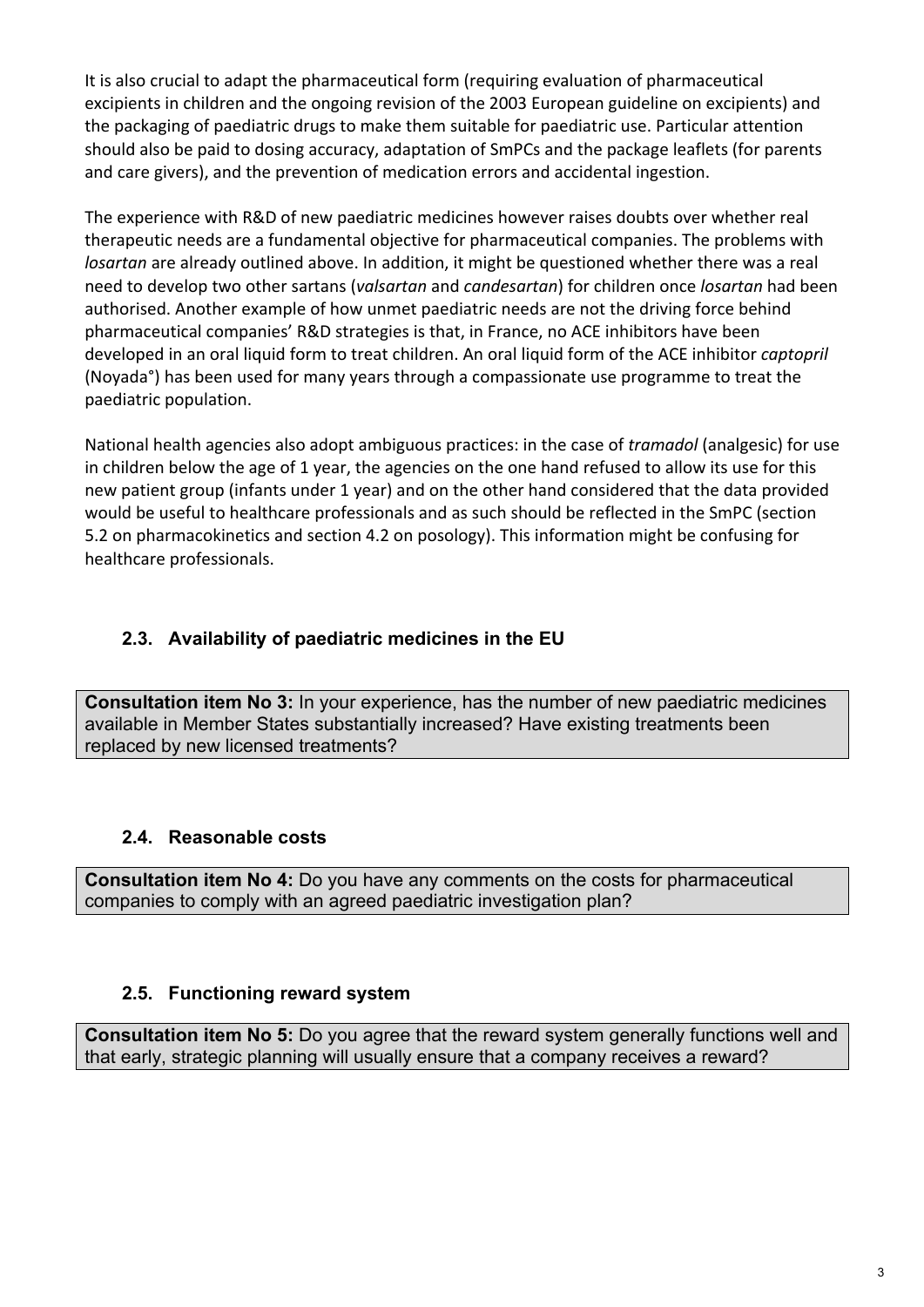# **2.6. The orphan reward**

**Consultation item No 6:** How do you judge the importance of the orphan reward compared to the SPC reward?

The experience with the incentives and rewards provided by the Paediatric Regulation clearly illustrates that the pharmaceutical industry 'plays the system' strategically to obtain the highest possible financial and economic results.

The case of Glivec<sup>°</sup> (*imatinib*) perfectly illustrates the industry's strategic behaviour to maximise financial returns from intellectual property rights (IPR) protection. Novartis obtained orphan status for Glivec° in 2001. The patent protection period was extended in the Netherlands until June 2016 by a supplementary protection certificate (SPC). In April 2012, Novartis asked the European Commission to remove the orphan designation for all its therapeutic indications. In June 2012, Novartis applied for an extension of the marketing authorisation to include a paediatric indication. On the basis of the completed paediatric investigation plan (PIP), Novartis obtained a 6-month paediatric extension of the SPC providing protection in the Netherlands until December 2016. Novartis brought an infringement procedure against Teva, seeking an injunction to prevent Teva from launching its generic product before the 6-month paediatric extension of the SPC had expired. Based on the key principle of the Paediatric Regulation that paediatric research should be rewarded, the Dutch court confirmed that a former orphan designated medicinal product can enjoy a 6-month paediatric extension of an SPC.

The intention of the legislator when adopting the Paediatric Regulation was probably not to provide a catalogue of incentives to enable companies to choose the most attractive or profitable option. For *Prescrire* this is yet another example of how the pharmaceutical R&D system is overwhelmingly driven by financial interests, supported by an underlying misuse of the international IPR system.

# **2.7. Improved implementation**

**Consultation item No 7:** Do you agree that the Regulation's implementation has improved over time and that some early problems have been solved?

# **2.8. Waivers and the 'mechanism of action' principle**

**Consultation item No 8:** Do you have any comments on the above? Can you quantify and qualify missed opportunities in specific therapeutic areas in the last ten years?

# **2.9. Deferrals**

**Consultation item No 9:** Do you agree with the above assessment of deferrals?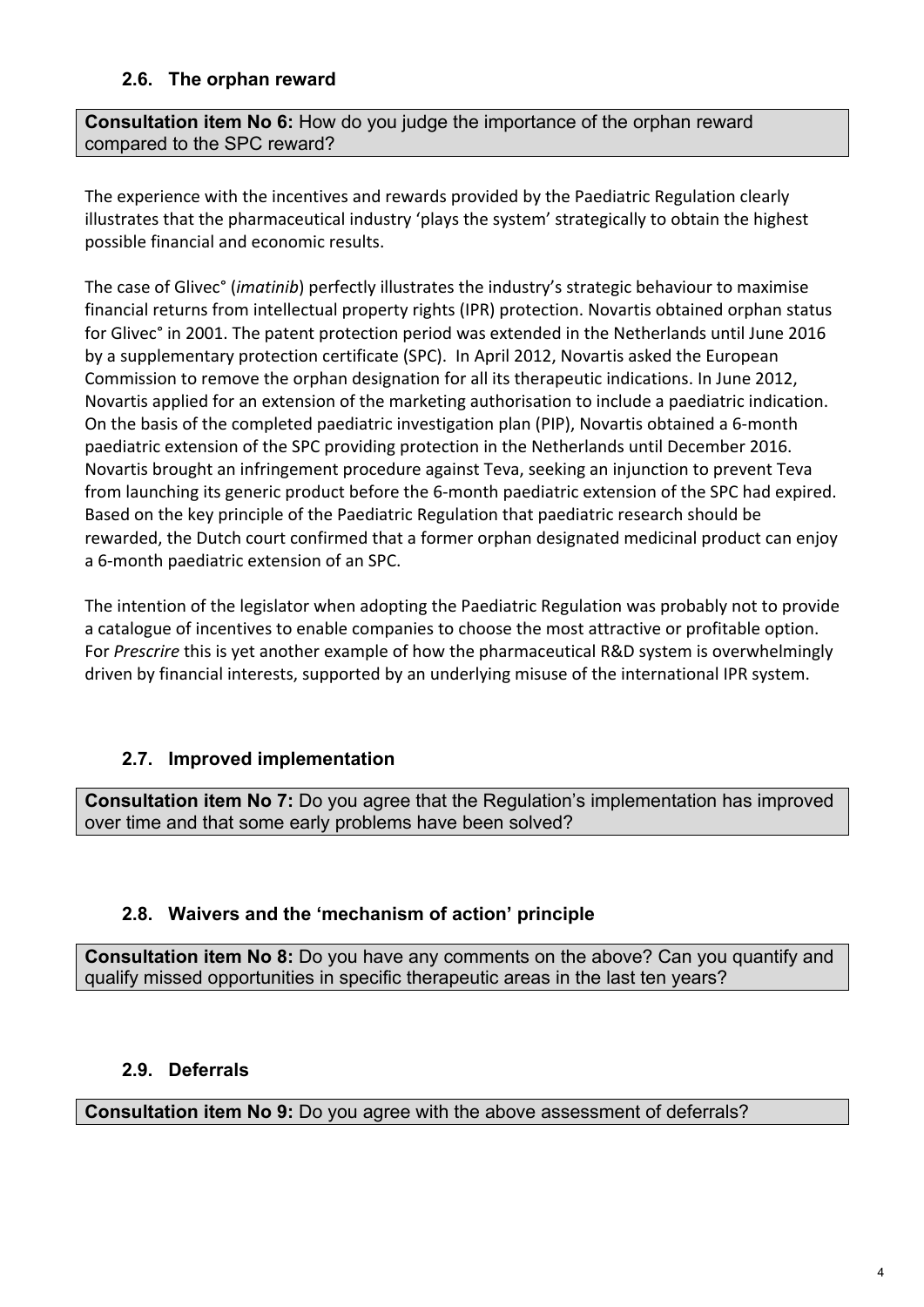### **2.10. Voluntary paediatric investigation plans**

#### **Consultation item No 10:** Do you have any comments on the above?

#### **2.11. Biosimilars**

**Consultation item No 11:** Do you have any comments on the above?

#### **2.12. PUMA — Paediatric-use marketing authorisation**

**Consultation item No 12:** Do you share the view that the PUMA concept is a disappointment? What is the advantage of maintaining it? Could the development of offpatent medicines for paediatric use be further stimulated?

According to the 10-year Report, the 10-year data protection incentive, intended to stimulate the development of off-patent products for paediatric use, has not been very effective. Their off-label use in children continues to be a reality. Even after 10 years of experience with the application of the Paediatric Regulation, only 2 paediatric-use marketing authorisations (PUMAs) have been granted: for *midazolam* (Buccolam<sup>°</sup>) as an anticonvulsant and *propranolol* (Hemangiol<sup>°</sup>) to treat haemangioma (4,5). This clearly indicates the lack of interest and motivation among pharma companies to develop medicines adapted to the paediatric population despite the potential incentives to do so. It therefore appears that incentives alone are not enough to encourage research on medicines suitable for children. In order to work, incentives need to be accompanied by obligations. 

Continued off-label use of off-patent products has significant limitations. Off-label use denies patients and health professionals the safeguards offered by marketing authorisation, such as an evaluation framework, approved posologies stated in the SmPC and package leaflet, and packaging suitable for paediatric use. Without these, healthcare professionals must rely on their own experience and what they can find in the scientific literature. This is a risky practice. To overcome this persistent problem, it is essential to provide public research funding for projects to investigate how these products can be used safely and effectively in children. *Prescrire* therefore calls on the EU institutions and Member States to encourage public research aimed at developing off-patent products for paediatric use. Public funding, for example from Horizon 2020, should be dedicated primarily to research initiatives related to clearly identified public health priorities and/or unmet needs, including research on off-patent products for paediatric use.

#### **2.13. Scientifically valid and ethically sound — Clinical trials with children**

**Consultation item No 13:** Do you have any comments on developments in clinical trials with children following the adoption of the Regulation and in view of the above discussion?